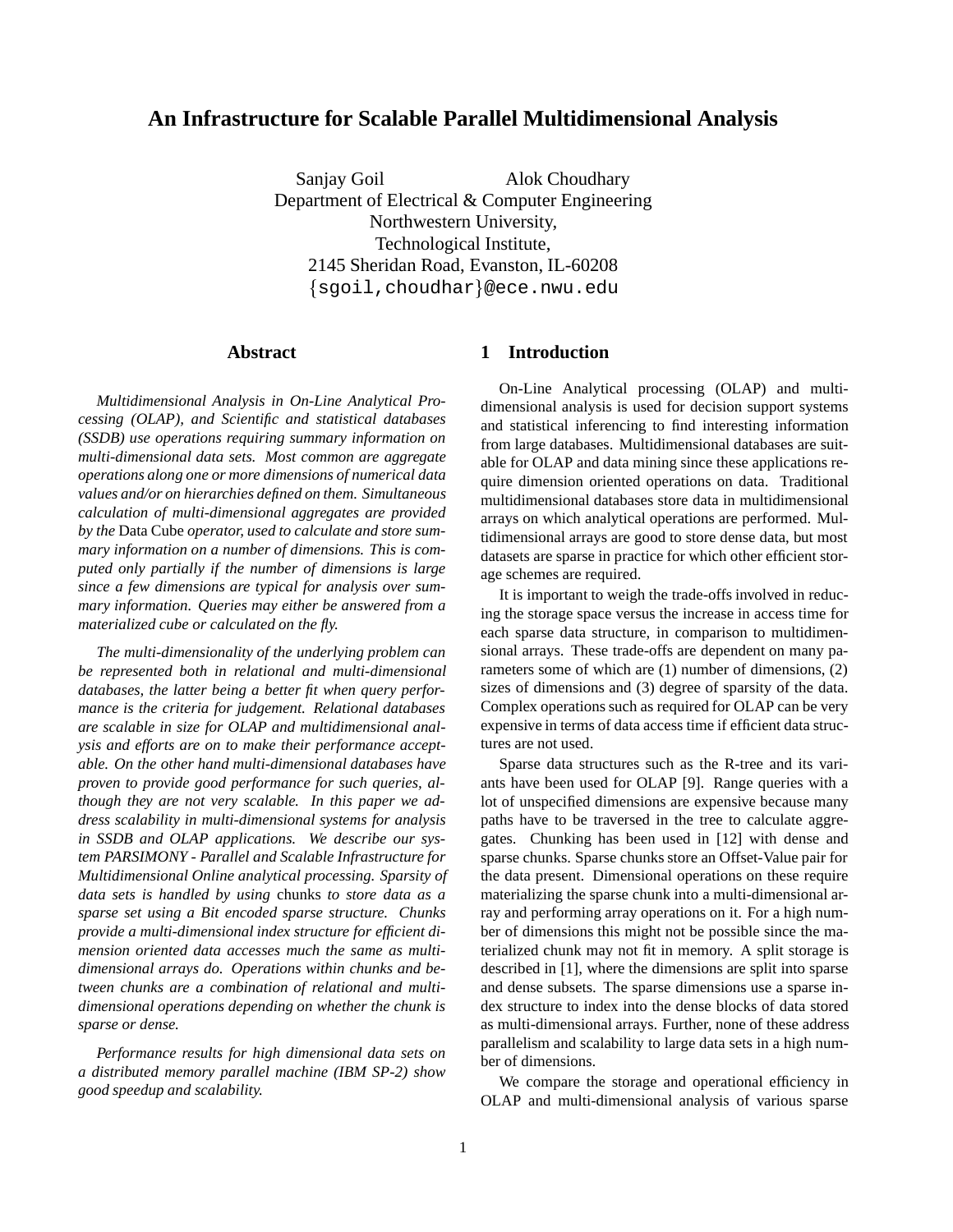data storage schemes in [2]. A novel data structure using bit encodings for dimension indices called Bit-Encoded Sparse Structure (BESS) is used to store sparse data in chunks, which supports fast OLAP query operations on sparse data using bit operations without the need for exploding the sparse data into a multidimensional array. This allows for high dimensionality and large dimension sizes.

In this paper we present a parallel and scalable OLAP and data mining framework for large data sets. Parallel data cube construction for large data sets and a large number of dimensions using both dense and sparse storage structures is presented. Sparsity is handled by using compressed *chunks* using a bit encoded sparse structure (BESS). Data is read from a relational data warehouse which provides a set of tuples in the desired number of dimensions. [4] presents data partitioning, and *sort-based* loading of chunks in the *base* cube (which is a n-dimensional structure at level n of the data cube) from which data cube is computed. OLAP queries can now be answered from the precomputations available in the data cube. We have also used the summary information available in data cubes for calculating support and confidence measures in data mining of association rules. Further, decision-tree based classification is performed by using the multidimensional model to calculate split points efficiently. We do not discuss data mining in this paper. Details can be found in [3]. We believe, our parallel framework for multidimensional analysis and OLAP can also be used in scientific and statistical databases [7, 10] to deliver scalability and performance in execution of analysis tasks.

The rest of the paper is organized as follows. Section 2 describes OLAP using the data cube operator and associated queries. Section 3 presents multi-dimensional storage using chunks and BESS for sparse data. Section 4 presents steps in the computation of the data cube on a parallel machine and the overall design. Section 5 describes the algorithms, techniques and optimizations in the parallel building of the simultaneous multi-dimensional aggregates and the factors affecting performance. Section 6 presents performance results for cube building and and analysis for communication and I/O for it. Section 7 concludes the paper.

### **2 Data Cubes and OLAP**

OLAP is used to summarize, consolidate, view, apply formulae to, and synthesize data according to multiple dimensions. OLAP technology can lower information system costs and help end-users work more independently, saving time and costly resources. OLAP has been used in applications such as financial modeling (budgeting, planning), sales forecasting, customer and product profitability exception reporting, resource allocation and capacity planning, variance analysis, promotion planning, and market share analysis [8].

Traditionally, a relational approach (relational OLAP) has been taken to build such systems. Relational databases are used to build and query these systems. A complex analytical query is cumbersome to express in SQL and it might not be efficient to execute. Alternatively, multi-dimensional database techniques (multi-dimensional OLAP) have been applied to decision-support applications. Data is stored in multi-dimensional structures which is a more natural way to express the multi-dimensionality of the enterprise data and is more suited for analysis. A "cell" in multi-dimensional space represents a tuple, with the attributes of the tuple identifying the location of the tuple in the multi-dimensional space and the *measure* values represent the content of the cell.

Data can be organized into a data cube by calculating all possible combinations of GROUP-BYs [5]. This operation is useful for answering OLAP queries which use aggregation on different combinations of attributes. For a data set with *n* attributes this leads to  $2^n$  GROUP-BY calculations. A data cube treats each of the  $k, 0 \leq k \leq n$  aggregation attributes as a dimension in k-space.

Data Cube operators generalize the histogram, crosstabulation, roll-up, drill-down and sub-total constructs. Figure 1 shows a lattice structure for the data cube with 5 dimensions. At a level  $i, 0 \le i \le n$  of the lattice, there are  $C(n, i)$  sub-cubes (aggregates) with exactly i dimensions, where the function  $C$  gives the all combinations hav- $\sum_{i=0}^{n} C(n,i) = 2^{n}$  sub-cubes are present in the data cube ing  $i$  distinct dimensions from  $n$  dimensions. A total of including the base cube. Optimizations of calculating the aggregates in the sub-cubes can be performed using the lattice structure augmented by the various computations and communication costs to generate a DAG of cube orderings which minimize the cost. This is discussed in a later section.



**Figure 1. Lattice for cube operator**

OLAP queries can in many cases be answered by the aggregates in the data cube. Most operations in a data analysis scenario require a multidimensional view of data. **Pivoting**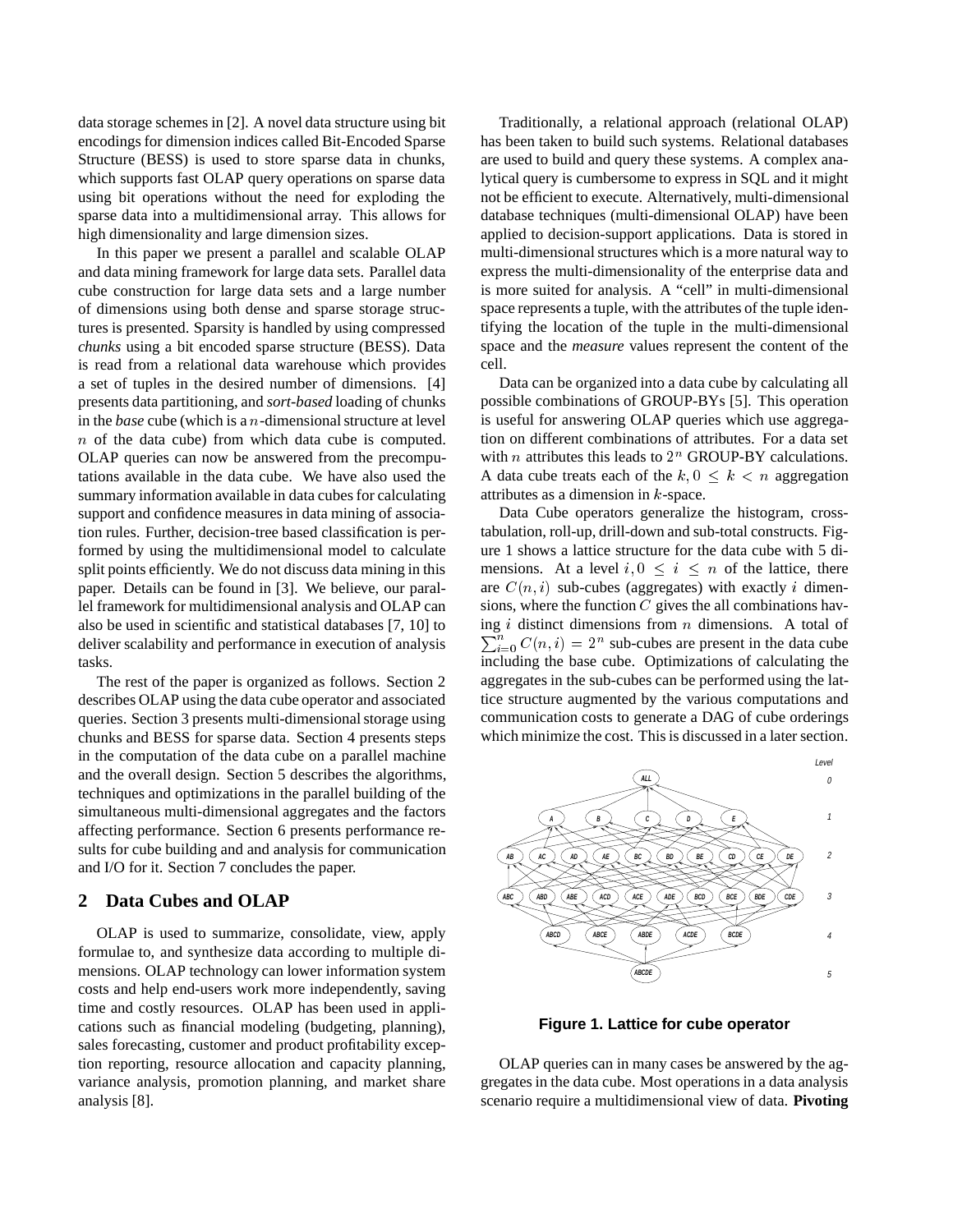involves rotating the cube to change the dimensional orientation, **Slicing-dicing** involves selecting some subset of the cube, **Roll-up** is an aggregation that can be done at different levels of hierarchy, and **Drill-down** traverses the hierarchy from lower to higher levels of detail. Summarizing these operations, we observe that OLAP requires access to data along a particular dimension or a combination of dimensions. The set of operations required for OLAP and data mining should be efficiently supported by the sparse data structure for good performance. The basic operations include retrieving a random cell element, retrieval of values along a dimension or a combination of dimensions, restricting a range for dimensions in the retrieval, aggregation or some statistical operation for values along a dimension, and multi-dimensional aggregation/consolidation for a hierarchy on dimensions.

Most data dimensions have hierarchies defined on them. Typical OLAP queries probe summaries of data at different levels of the hierarchy. Consolidation is a widely used method to provide roll-up and drill-down functions in OLAP systems. Each dimension in a cube can potentially have a hierarchy defined on it. This hierarchy can be applied to all the sub-cubes of the data cube. We do not go into further detail of these operations as they are well described in the literature.

#### **3 Data Storage: Chunks and BESS**

Multidimensional database technology facilitates flexible, high performance access and analysis of large volumes of complex and interrelated data. It is more natural and intuitive for humans to model data. A *chunk* is defined as a block of data from the multidimensional array which contains data in all dimensions. A collection of chunks defines the entire array. Figure 2(a) shows chunking of a three dimensional array. A chunk is stored contiguously in memory and data in each dimension is strided with the dimension sizes of the chunk. Most sparse data may not be uniformly sparse. Dense clusters of data can be stored as multidimensional arrays. Sparse data structures are needed to store the sparse portions of data which are stored using an appropriate sparse data structure as illustrated in Figure 2(b). Chunks also act as an index structure which helps in extracting data for queries and OLAP operations.

Typically, sparse structures have been used for advantages they provide in terms of storage, but operations on data are performed on a multidimensional array which is populated from the sparse data. However, this is not always possible when either the dimension sizes are large or the number of dimensions is large. Since we are dealing with multidimensional structures for a large number of dimensions, we are interested in performing operations on the sparse structure itself. This is desirable to reduce I/O costs by having more data in memory to work on. This is one



**Figure 2. Storage of data in chunks**

of the primary motivations for our Bit-encoded sparse storage (BESS). For each cell present in a chunk a dimension index is encoded in  $\lceil \log |d_i| \rceil$  bits for each dimension  $d_i$ of size  $|d_i|$ . A 8-byte encoding is used to store the BESS index along with the value at that location. A larger encoding can be used if the number of dimensions are larger than 20. A dimension index can then be extracted by a bit mask operation. Aggregation along a dimension  $d_i$  can be done by masking its dimension encoding in BESS and using a sort operation to get the duplicate resultant BESS values together. This is followed by a scan of the BESS index, aggregating values for each duplicate BESS index. For dimensional analysis, aggregation needs to be done for appropriate chunks along a dimensional plane. This will be elaborated further in a later section.

Figure 3(a) illustrates an example for storing a two dimensional sparse chunk of size  $3 \times 2$ . Values v1 and v2 in chunk 0 are stored using a bit-encoded structure. Dimension  $x$  can be encoded in 2 bits since there are only 3 distinct values. Dimension y needs 1 bit to differentiate between 0 and 1. Hence 3 bits are needed for an index. Higher dimensional structures will use more bits but the minimum storage is 32 bits since data is word aligned. Thus, a large number of dimensions can be stored if 2 integers are used.

A chunk index structure stores the logical chunk coordinates in each dimension for each chunk. Chunks are stored in memory in some order of dimensions. Without loss of generality let us assume that the order of storage is in the order X followed by Y in Figure 3(b). To reference an element in the chunk, first the chunk offset is dereferenced to get the dimension index values. Since the dimension extents are known for the chunk this can be done easily. The second step is to add the index value in the chunk to this by retrieving it from the bit encoding. This can be done by shifting bits in the bit-encoded structure and using a bit-mask to extract the bits that are used to encode each dimension.

#### **4 Overall Design**

In this section we describe our design for a parallel and scalable data cube on coarse grained parallel machines (e.g IBM SP-2) or a Network of Workstations, characterized by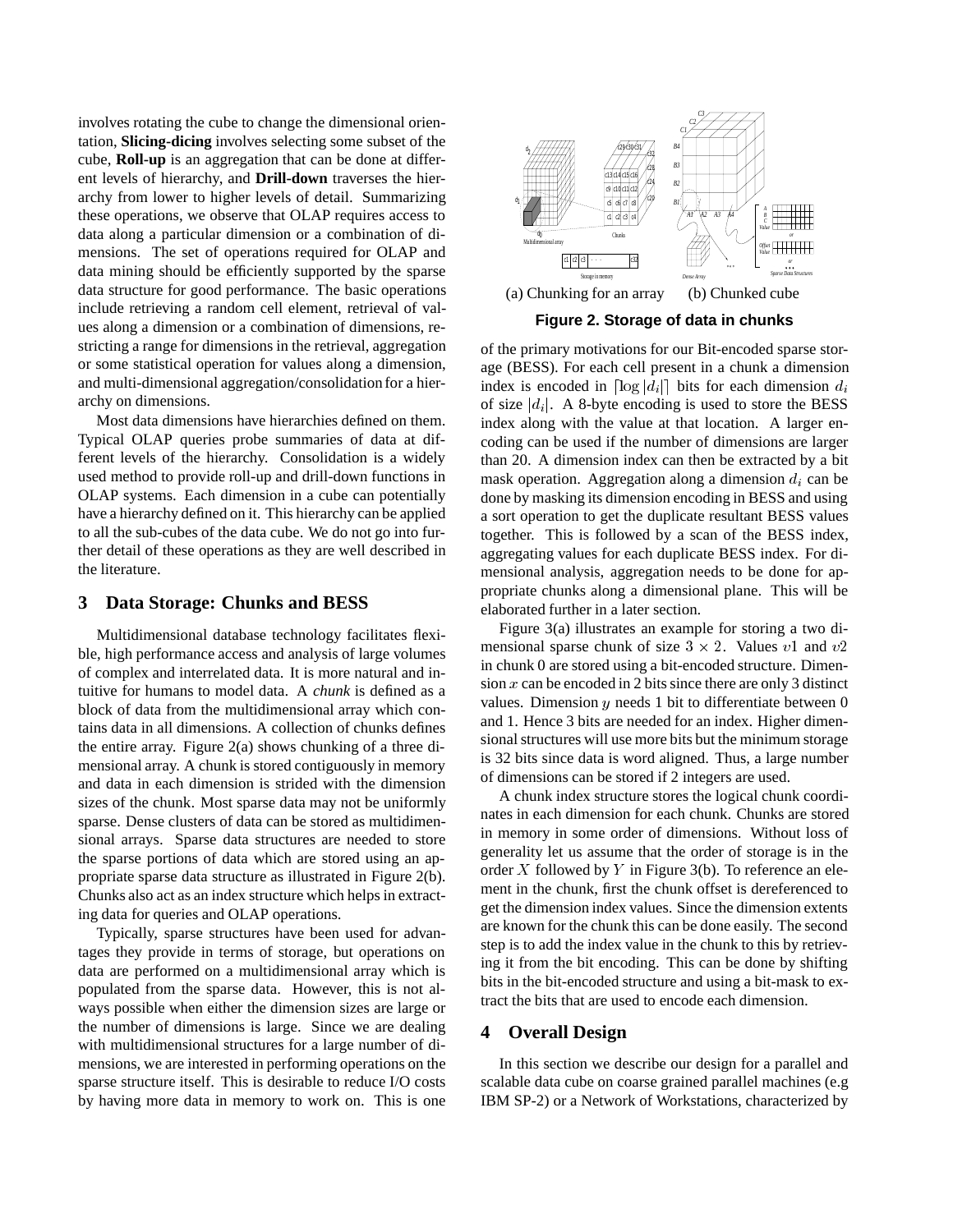

(a) Storage using BESS (b) Offsets for index retrieval

#### **Figure 3. BESS used in Chunk Storage**

powerful general purpose processors (few to a few hundred) and a fast interconnection between them. The programming paradigm used is a high level programming language (e.g.  $C/C++$ ) embedded with calls to a portable communication library (e.g. Message Passing Interface).

In what follows, we address issues of data partitioning, parallelism, schedule construction, data cube building, chunk storage and memory usage on this machine architecture.

### 4.1 Data Partitioning and Parallelism

Data is partitioned on processors to distribute work equitably. In addition, a partitioning scheme for multidimensional has to be *dimension-aware* and for dimensionoriented operations have some regularity in the distribution. A dimension, or a combination of dimensions can be distributed. In order to achieve sufficient parallelism, it would be required that the product of cardinalities of the distributed dimensions be much larger than the number of processors. For example, for 5 dimensional data  $(ABCDE)$ , a one-dimensional (1D) distribution will partition A and a two-dimensional (2D) distribution will partition AB. We assume, that dimensions are available that have cardinalities much greater than the number of processors in both cases. That is, either  $|A_i| \gg p$  for some i, or  $|A_i| \times |A_j| \gg p$  for some  $i, j, 0 \leq i, j \leq n-1, n$  array is the number of dimensions. Partitioning determines the communication requirements for data movement in the intermediate aggregate calculations in the data cube.

We support both 1D and 2D partition in our implementations. Let  $k$  (1 or 2) be the number of dimensions used for the partitioning. For  $k = 2$ , a 2 dimensional partitioning, p processors are divided into two groups  $(k, \frac{p}{k})$ , where  $k$  is the number of processors in the group to be created by the first distributed dimension, chosen to be a divisor of p. For each tuple, dimension  $A_i$  is used to choose among the k partitions, and then dimension  $A_j$  is further used to find the correct processor among the  $\frac{p}{k}$  processors in that group to get the 2D partitioning. Figure 4 shows the base cube loading for a 3 dimensional cube (ABC) distributed on 4 processors in a 2D distribution, where dimensions A and B

are distributed in a (2, 2) grid. Clearly, when  $K = 1$ , a 1D partitioning is done with  $k = p$ .



**Figure 4. Base cube loading for a 3 dimensional cube on 4 processors**

Since  $2^n$  cubes are being constructed in the data cube, we keep them distributed as well. The distribution of these cubes depends on the cardinalities of their largest 1 or 2 dimensions. The same criteria is used here as the one used for the base cube. However, redistribution of dimensions and chunks may be required in an aggregation calculation, which aggregates a dimension, if a dimension is partitioned anew or is re-partitioned.

Table 1 shows the various distributions for aggregate calculations supported in our framework. The underlined dimensions are partitioned. Calculations are either *Local* or *Non Local*. Local calculations maintain the data distribution on each processor and the aggregation calculation does not involve any inter-processor communication. Non local calculations distribute a undistributed dimension such as in  $ABC \rightarrow AC$ , where dimension B is aggregated and C, which was previously undistributed, is distributed. Another calculation is  $\triangle ABC \rightarrow BC$ , where A is aggregated and B, the second distributed dimension becomes the first distributed dimension, and  $C$  gets distributed as the second dimension. These can be categorized as either dimension 1 or dimension 2 being involved in the (re)distribution. The sub-cubes can be stored as *chunked* or as *multi-dimensional arrays* which are distributed or on a single processor with these distributions. The multi-dimensional arrays are however restricted to a 1D distribution since their sizes are small and 2D distribution will not provide sufficient parallelism. The data cube build scheduler does not evaluate the various possible distributions currently, instead calculating the costs based on the estimated sizes of the source and the target sub-cubes and uses a partitioning based on the dimension cardinalities.

#### 4.2 Schedule Generation for Data Cube

Several optimizations can be done over the naive method of calculating each aggregate separately from the initial data [5]. **Smallest Parent**, computes a group-by by selecting the smallest of the previously computed group-bys from which it is possible to compute the group-by. Consider a four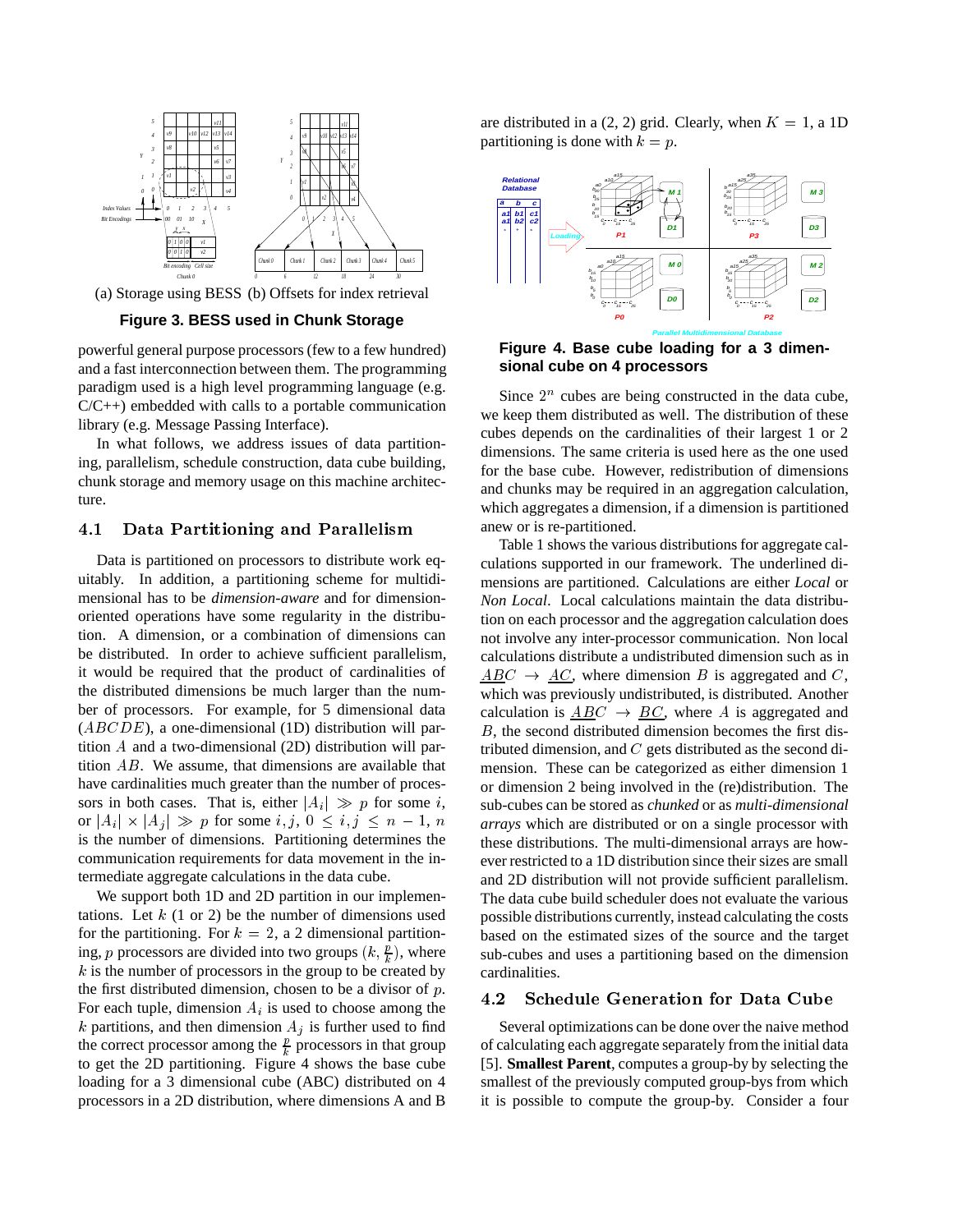| <b>Distribution</b>   | Local                          | Non Local             |                      | v            |
|-----------------------|--------------------------------|-----------------------|----------------------|--------------|
|                       |                                | Dimension 1           | Dimension 2          |              |
| $2D \rightarrow 2D$   | $ABC \rightarrow AB$           | $AB C \rightarrow BC$ | $ABC \rightarrow AC$ | e            |
| $2D \rightarrow 1D$   |                                | $ABC \rightarrow BC$  | $ABC \rightarrow AC$ | <sub>S</sub> |
| $1D \rightarrow 1D$   | $ABC \rightarrow AB \cdot AC$  | $ABC \rightarrow BC$  |                      |              |
| $2D \rightarrow UNI$  |                                | $AB C \rightarrow BC$ | $ABC \rightarrow AC$ |              |
| $1D \rightarrow UNI$  |                                | $ABC \rightarrow BC$  | $ABC \rightarrow AC$ |              |
| $UNI \rightarrow UNI$ | $ABC \rightarrow AB$ $AC$ $BC$ |                       |                      |              |

**Table 1. Partitioning of sub-cubes following aggregation calculations**

attribute cube  $(ABCD)$ . Group-by  $AB$  can be calculated from ABCD, ABD and ABC. Clearly sizes of ABC and ABD are smaller than that of ABCD and are better candidates. The next optimization is to compute the group-bys in an order in which the next group-by calculation can benefit from the cached results of the previous calculation. This can be extended to disk based data cubes by reducing disk I/O and caching in main memory. For example, after computing  $ABC$  from  $ABCD$  we compute AB followed by A. An important multi-processor optimization is to **minimize inter-processor communication**. The order of computation should minimize the communication among the processors because inter-processor communication costs are typically higher than computation costs. For example, for a 1D partition,  $BC \rightarrow C$  will have a higher communication cost to first aggregate along B and then divide C among the processors in comparison to  $CD \rightarrow C$  where a local aggregation on each processor along D will be sufficient.

A lattice framework to represent the hierarchy of the group-bys was introduced in [6]. This is an elegant model for representing the dependencies in the calculations and also to model costs of the aggregate calculations. A scheduling algorithm can be applied to this framework substituting the appropriate costs of computation and communication. A lattice for the group-by calculations for a fivedimensional cube  $(ABCDE)$  is shown in Figure 1. Each node represents an aggregate and an arrow represents a possible aggregate calculation which is also used to represent the cost of the calculation.

Calculation of the order in which the GROUP-BYs are created depends on the cost of deriving a lower order (one with a lower number of attributes) group-by from a higher order (also called the *parent*) group-by. For example, between  $ABD \rightarrow BD$  and  $BCD \rightarrow BD$  one needs to select the one with the lower cost. Cost estimation of the aggregation operations can be done by establishing a cost model. Some calculations do not involve communication and are *local*, others involving communication are labeled as *non-local*. Details of these techniques for a parallel implementation using multidimensional arrays can be found in [3]. However, with chunking and presence of sparse chunks the cube size cannot be taken for calculating computation and communication costs. Size estimation is required for sparse cubes to estimate computation and communication costs when dimension aggregation operations are performed. We use a simple analytical algorithm for size estimation in presence of hierarchies presented in [11]. This is shown to perform well for uniformly distributed random data and also works well for some amount of skew. Since we need reasonable estimates to select the materialization of a sub-cube from a sub-cube at a higher level, this works well.

#### 4.3 Data Structure Management

For large data sets the sizes of the cubes and the number of cubes will not fit in main memory of the processors. A scalable parallel implementation will require disk space to store results of computations, often many of them intermediate results. This is similar to a *paging* based system which can either rely on virtual memory system of the computer or perform the paging of data structures to the needs of the application. We follow the latter approach. Figure 5 shows the data structures for our design and the ones which are paged in and out from disk into main memory on each processor.

A global cube topology is maintained for each subcube by distributing the dimension equally on each processor. A dimension of size  $d_i, 0 \leq i \leq n$  gets distributed on p processors, a processor i gets  $\lceil \frac{d_i}{p} \rceil$  portion of  $d_i$ , if  $i < d_i \mod p$ , else it gets  $\lfloor \frac{d_i}{p} \rfloor$ . Each processor thus can calculate what portion belongs to which processor. Further, a constant chunk size is used in each dimension across subcubes. This allows for a simple calculation to find the target chunk which a chunk maps to after aggregating a dimension. However, the first distribution of the dimensions in the base cube is done using a sample based partitioning scheme which may result in a inexact partition and they are kept the same till any of the distributed dimension gets redistributed.

A *cube directory* structure is always maintained in memory for each cube at the highest level. For each cube this contains a pointer to a *data cube* structure which stores information about the cube and its chunks. It also contains a file offset to indicate the file address if the data cube structure is paged out. A status parameter indicates whether the data cube structure is in memory (INMEM) or on disk (ONDISK).

A data cube structure maintains the cube topology parameters, the number of unique values in each dimension, whether the chunk structure for the cube is in memory (*status*), a pointer to the chunk structure if it is in memory and a file offset if it is on disk. The total number of chunks for the chunk structure of the cube is in *totalchunks*. Additionally, for each chunk of the chunk structure, a chunk status *cstatus* is maintained to keep track of chunk structure paging. The chunk address is a pointer to the chunk structure in memory which stores information for each chunk. This is when cstatus is set to INMEM. Otherwise, cstatus can either be UNALLOCATED or ONDISK. In the latter case the chunk address will be a file offset value. For a multidimensional array, the size of the array and the dimension factor in each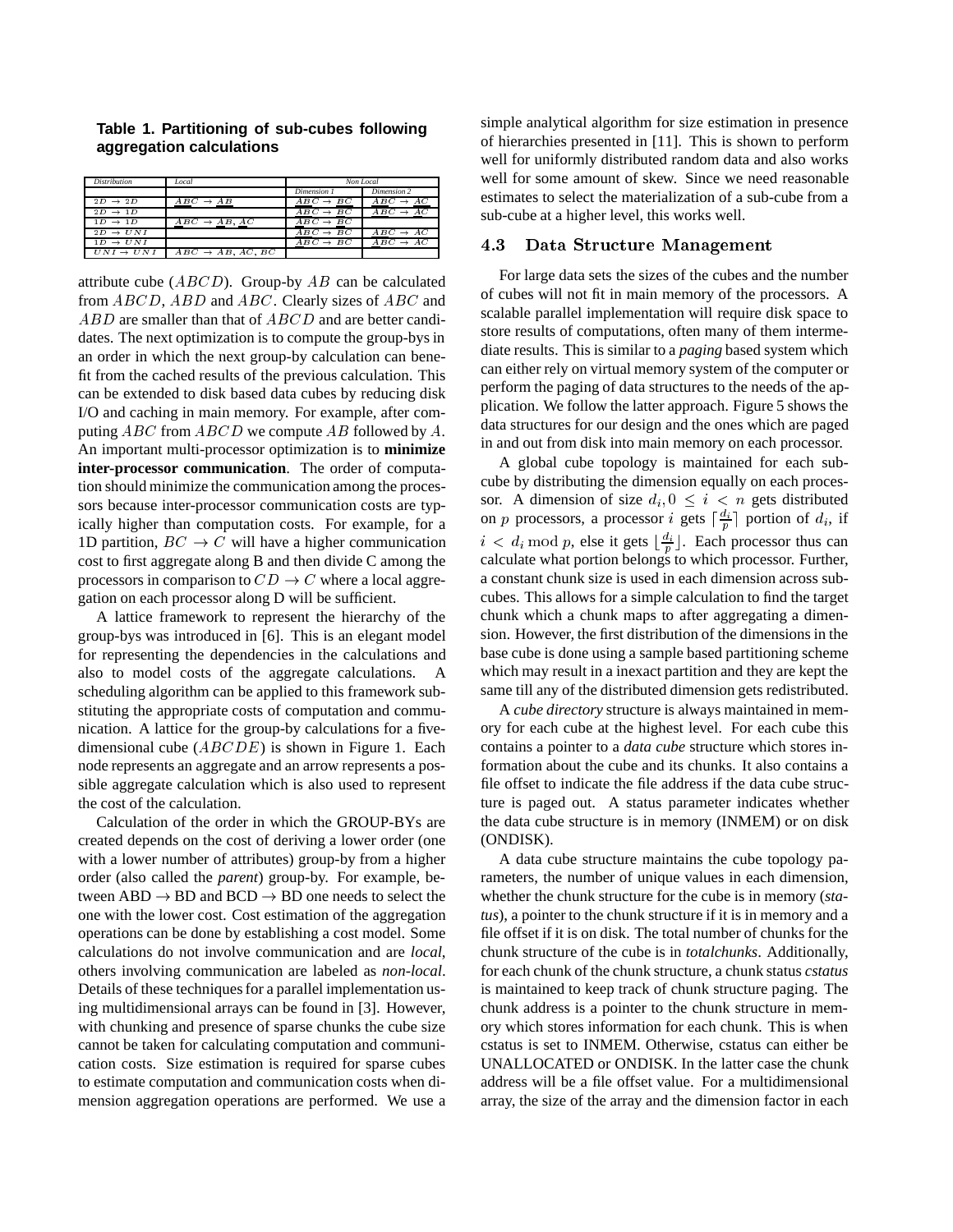dimension are stored to lookup for the calculations involving aggregations instead of calculating them on the fly every time.

A chunk structure for a sub-cube can either be in its entirety or parts of it can be allocated as they are referred to. The cstatus field of the data cube will keep track of allocations. Chunk structure keep track of the number of BESS + value pairs (*ntuples*) in the chunk, which are stored in *minichunks*. Whether a chunk is dense or sparse is tracked by *type*. A dense chunk has a memory pointer to a dense array whereas a sparse chunk has a memory pointer to a minichunk. Chunk index for each dimension in the cube topology is encoded in a 8 byte value *cidx*. Further, dimensions of the chunk are encoded in another 8 byte value *cdim*. This allows for quick access to these values instead of calculating them on the fly.

Minichunks can either be unallocated (UNALLO-CATED), in memory (INMEM), on disk (ONDISK) or both in memory and on disk (INMEM ONDISK). Initially, a minichunk for a chunk is allocated memory when a value maps to the chunk (UNALLOCATED  $\rightarrow$  INMEM). When the minichunk is filled it is written to disk and its memory reused for the next minichunk (INMEM  $\rightarrow$  IN-MEM ONDISK). Finally, when a minichunk is purged to disk it is deallocated (INMEM\_ONDISK  $\rightarrow$  ONDISK). A chunk can thus have multiple minichunks. Hence, choosing the minichunk size is an important parameter to control the number of disk I/O operations for aggregation calculations.

On each processor, there is one file for the chunk structure of each cube, one file for the minichunks of all the sparse chunks in the cube, one file for the multi-dimensional chunks of the cube (or if the cube is a multi- dimensional array). One file is used for the datacube structure. For 10 (20) dimensions there are 1024 (1048576) chunk files and 1024 (1048576) chunk structure files. With a limit of 2000 open files, file management is required to use the open file descriptors efficiently.



**Figure 5. Data Structures on a processor** Pi

#### **5 Algorithms and Analysis**

Since chunks can either be sparse or dense, we need methods to aggregate sparse chunks with sparse chunks, sparse with dense chunks and dense with dense chunks. The case of dense chunks to sparse chunk does not arise since a dense chunk does not get converted to a sparse chunk ever. Also, a chunked organization may be converted into a multidimensional array. In this section we discuss the algorithms for cube aggregations and chunk mappings.

#### $5.1$ 5.1 Chunk mapping to processors

Each chunk in the source cube is processed to map its values to the target chunk. The chunk structure carries information about the chunk's dimensional offsets in *cidx*. This along with *cdim*, the chunk extents, is used to calculate the local value in each dimension. For distributed dimensions we need to add the start of the processor range to calculate the global value. This is then used to calculate the target start and stop values. This is used to determine the destination target processor and the target chunk. The source can map to the same target chunk on the same processor, same target chunk on another processor, split among chunks on the same processor or split among chunks on different processors. These cases are illustrated in Figure 6 for a two dimensional source to target aggregation of chunks. It describes the chunk mapping process and the distinction between *split* and *non-split* chunks, *local* mapping and *nonlocal* mappings.



**Figure 6. Chunk mapping after aggregation for a 2D cube distribution**

Each mapping to a target chunk on the local processor is copied to a local aggregation buffer. If this buffer is full or the current value maps to a different target chunk than the ones in the buffer, it is aggregated with the target. For a non-local calculation a send buffer is kept for each remote processor. A split chunk needs to evaluate each of the index values by decoding the BESS values and adding it to the chunk index values. A target processor needs to be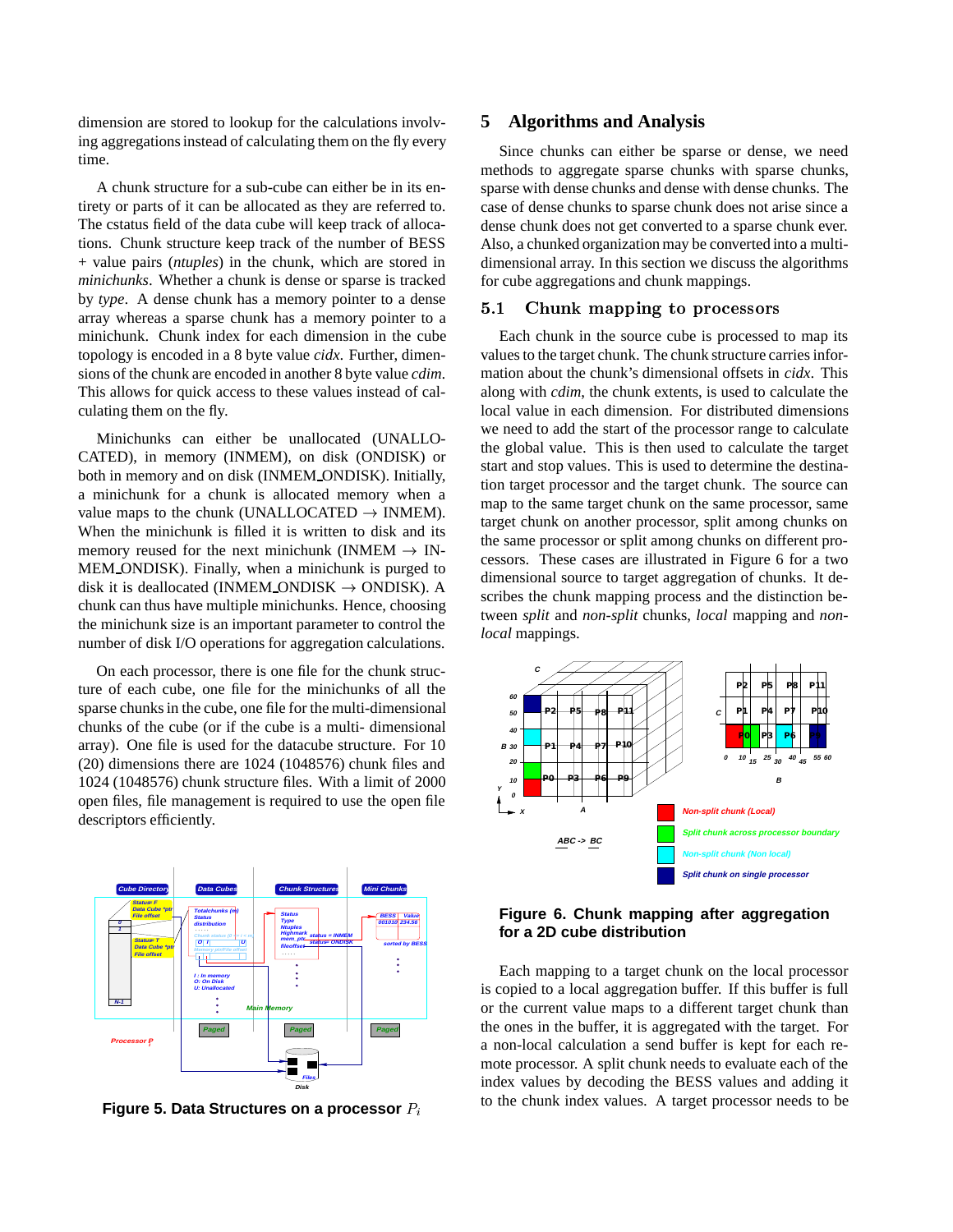evaluated for the distributed dimensions since this can potentially be different. For a split source chunk, a corrected BESS+value and target chunk id. is sent, otherwise just the BESS+value is sent. Asynchronous send is used to overlap computation and communication. Hence, before the send buffer to a processor is reused, a receive of the previous send must be completed. Asynchronous receive operations are posted from all processors and periodically checked to complete the appropriate sends. A processor receives the BESS values and the target chunk id. and does the aggregation operation.

For a conversion of a chunked source cube to a multidimensional target array, offsets are calculated. Dense chunks are similarly treated. This is explained in a later section.

### 5.2 Local - Non Local Aggregation

The same partitioning dimensions in the source and target sub-cubes result in a local aggregation calculation. For example,  $\overline{ABC}$   $\rightarrow$   $\overline{AB}$  has both A and B partitioned in both sub-cubes and this results in a local aggregation. On the other hand,  $ABC \rightarrow AB$ , has only A partitioned in the result sub-cube and B goes from being distributed to being undistributed. This results in communication and is a non local aggregation. Other cases are illustrated in Table 1.

The distribution of the sub-cubes is ascertained by the cardinalities of its two largest dimensions. A sub-cube can be 2D, 1D distributed or be on a single processor. To generate the schedule of data cube calculations, the lattice structure is used, exploiting the various optimization discussed earlier in the section on schedule generation. Computation and communication costs for aggregation are used by the scheduler by analyzing the chunk aggregation operations and the resulting partitioning. The cost analysis of the various aggregations between 1D, 2D and uniprocessor aggregations is not included in this paper.

The extents of a chunk of the aggregating cube can be contained in the extents of a chunk of the aggregated cube. In this case the BESS+value pairs are directly mapped to the target chunk, locally or non-locally. However, the BESS index values need to be modified to encode the offsets of the new chunk. If the chunk is overlapping over a target chunk boundary, then each BESS value has to be extracted to determine its target chunk. This is computationally more expensive than the direct case. It is to be noted that a 2 dimensional distribution may result in more overlapped chunks than a 1 dimensional distribution, because the former has more processor boundary area than the latter.

#### 5.3 Sparse - Sparse Chunk Aggregation

Sparse chunks store BESS+value pairs in minichunks. Sparse to sparse aggregations involve accessing these minichunks. The BESS values are kept sorted in the minichunks to facilitate the aggregation calculations by using sort, merge and scan operations used in relational pro**Algorithm 1** *Sparse - sparse chunk aggregation algorithm*

```
for i \leftarrow 1 to N_pvisited[i] = FALSE;
done = FALSEInitialize prev_target_chunk_id
for i \leftarrow 1 to N_pnextchunk = iif(! visited[nextchunk])
            do f
            /* Check if this is the chunk mapping to the same target */
                   for each BESS value in nextchunkif(Buffer is not full and target\_chunk\_id =
                          prev target chunk id)
                                 for j \leftarrow 1 to ndim_pMask dim\; a\; gg_p from BESS index and
                                 copy to memory buffer
                          else
                                 Sort memory buffer on masked BESS indices
                                 Merge sorted buffer with sorted BESS values
                                 of target\_chunk\_idEmpty the buffer for reuse
             /* If dimension oriented chunk acceess, get the next chunk along
             dimension \dim_{-}agg_p * /<br>if(ch unk_access = DIM\_ORIENTED)
                   if((nextchunk \leftarrow Nextchunk))) = FALSE)done = TRUEelse
                          done = TRUEvisited[nextchunk] = TRUEwhile (! done)
end
```
#### **Figure 7. Chunk aggregation algorithm**

cessing. Figure 8 shows an aggregation in which  $B$  is aggregated in  $ABC$  to give  $AC$  sub-cube. Here the bit encoding for B is masked from the BESS values for both chunks, which means we are aggregating along dimension  $B$ . A integer sort is done on the remaining encoding of A and C on both the chunks. This gets the values which map to the same A and C contiguous to each other. This is followed by a merge of sorted values aggregating where the values of A and C are the same.



**Figure 8. Sparse - sparse chunk aggregation**

Buffer management for this aggregation depends on the order in which chunks to be aggregated are accessed. There are two alternative ways to access chunks, *dimension ori-*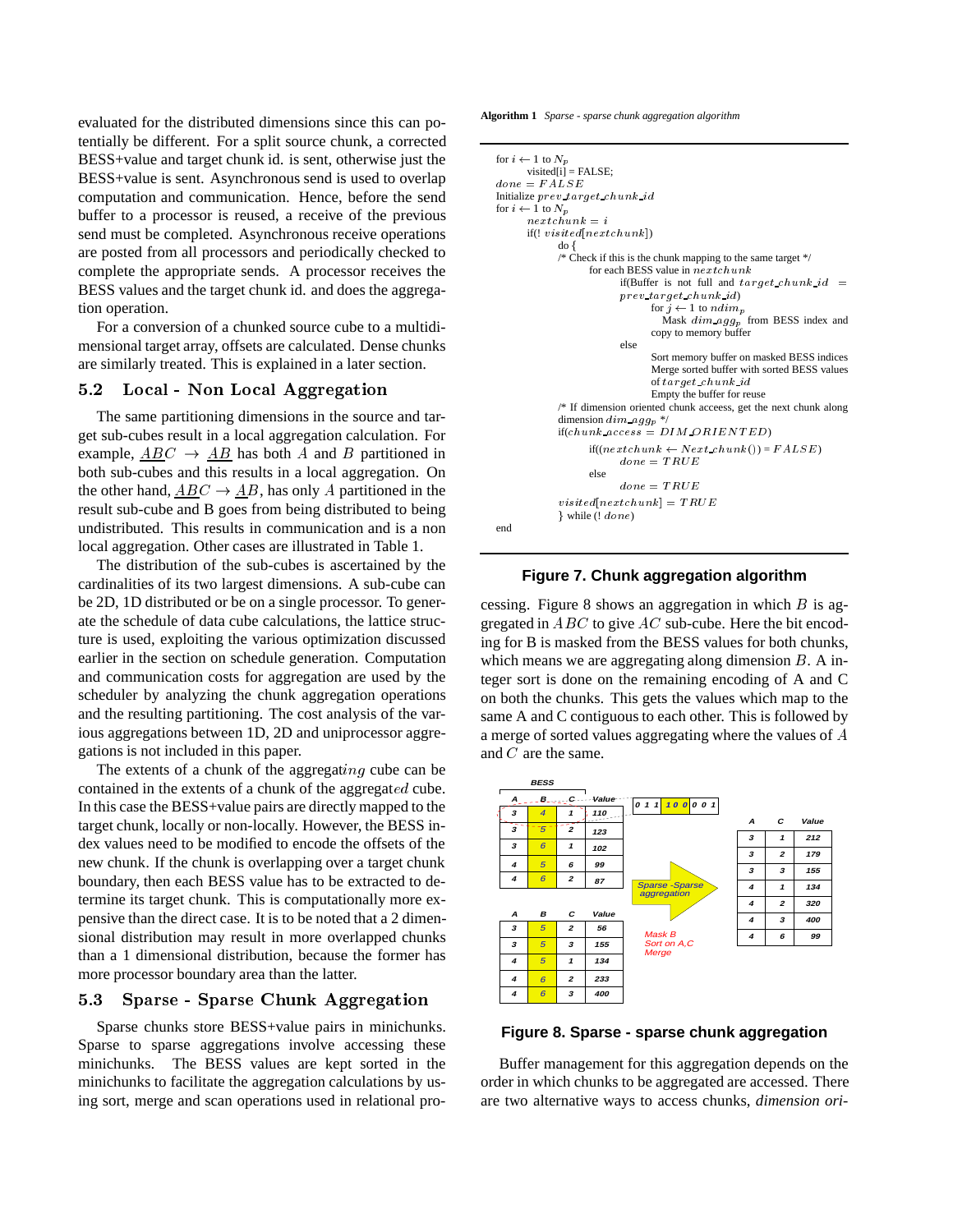*ented* in which the chunks are accessed along the dimension to be aggregated. The other method, *chunk numbering*, accesses chunks in the order in which they are laid out in memory. In the dimension oriented access, a buffer can be filled with the source chunks that map to a single target chunk and the sort and scan operations are done on the buffer in memory. For the chunk order access, the consecutive chunks accessed are mapped to different chunks for all dimensions except the innermost dimension. This results in sort of each individual chunk and merge with the sorted values calculated earlier mapping to the same chunk. This involves a disk read to get the previous result from the minichunk of the target chunk, which was written to disk if it was full.

It is seen that the dimension oriented access performs better than chunk ordering since the sort can be done more efficiently than the sort-merge operation which involves disk I/O.

#### 5.4 Sparse - Dense Chunk Aggregation

A sparse chunk can be aggregated to a dense chunk by converting the BESS dimension encodings to a chunk offset value. The chunk structure has the values for the index of the chunk in each dimension in the variable *cidx*. This is used to calculate the offset of the chunk in the resulting cube topology by using the number of chunks in each dimension of the result sub-cube.

The BESS index values are extracted and each dimension value is multiplied with the appropriate dimension factor for the chunk stored in the chunk structure. This converts the BESS values to an offset within the chunk which is added to the chunk offset after adjusting the source chunk offset with the resulting chunks offset. The value is then aggregated to this location in the resultant dense chunk.

#### 5.5 5.5 Chunked - Multidimensional array Aggregation

A chunk is aggregated to a dense multi-dimensional array in a similar way as a sparse - dense chunk described above. The chunk offset is calculated from *cidx* and the BESS value is used to calculate the offset within the chunk. This is added to the chunk offset which is the correct offset in the resulting multi-dimensional array. This could either be local or non-local. Local values are aggregated to the correct offset. Non local offsets are copied to a buffer for each processor along with the value at that location. Once the buffer is full it is sent to the appropriate processor, which receives it and does the aggregation.

#### 5.6 Interprocessor communication

The processor with the least load is assigned to a uniprocessor sub-cube for load balancing. To perform a parallel aggregation calculation every processor cooperates since each contains a part of the source and possibly target cube. Since there are dependencies between any two levels of the lattice, i.e between the source and the target, the latter cannot be used for any further calculation unless it is calculated completely. This is especially important when the calculation is in parallel since other processors contribute to the aggregated values. Each processor goes through its chunks assigned to it independently and communicates with other processors by sending and receiving messages. Asynchronous sends and receives are used to overlap computation with communication and reduce the synchronization that results from waiting for messages. For example, When a processor needs to send a message in buffer  $B$ , it posts a asynchronous send and goes on to do its processing. But before modifying  $B$  again it needs to check that the message has been sent. Hence, each processor also posts a asynchronous receive to get values from other processors. Once data is received from a particular processor, another asynchronous receive is posted for that processor. Processors exchange sentinel values to signal the end of the current communication phase. Figure 9 shows the communication phase on each processor.

|  |  |  | <b>Algorithm 2</b> <i>Communication in source</i> $\rightarrow$ target aggregation |
|--|--|--|------------------------------------------------------------------------------------|
|--|--|--|------------------------------------------------------------------------------------|

| for $i \leftarrow 0$ to $P, i \neq myid$                      |
|---------------------------------------------------------------|
| Post Asynchronous RECEIVE from processor i                    |
| Initialize send request i to FALSE                            |
| for $j \leftarrow 1$ to $N_p$ (for each chunk)                |
| Computation                                                   |
| Find target processor for chunk as $\text{proc}$              |
| While (send_request[proc] = $TRUE$ )                          |
| <b>Wait</b> for b to be received at $proc$ before modifying b |
| if(target <sub>proc</sub> $\neq$ myid)                        |
| Post <b>Asynchronous SEND</b> to processor $\text{proc}$      |
| Set send request $[\text{proc}]$ to $TRUE$                    |
| for $i \leftarrow 0$ to $P, i \neq m$ yid                     |
| If $Test\ for\ receives\ [i] = TRUE$                          |
| Receive and aggregate buffer                                  |
| [This will set send_request   myid] to FALSE on proces-       |
| sor i                                                         |
| Post Asynchronous RECEIVE from processor i                    |
| end                                                           |
|                                                               |

#### **Figure 9. Communication in source** ! **target aggregation**

#### $5.7$ **Queries**

Queries are supported by executing them from the appropriate aggregated cube. This is determined by the attributes of the query and the dimensions present in the cube. A query is described by giving a range in the dimensions desired, which is translated into chunk numbers to be retrieved. Each processor has a global topology for each cube and determines the inclusion of its local domain in the query. Hierarchies are defined on dimensions which are used for roll-up operations. An attribute with an order defined on its elements keeps it as a dimension with the order. An attribute, with no order is organized as a collection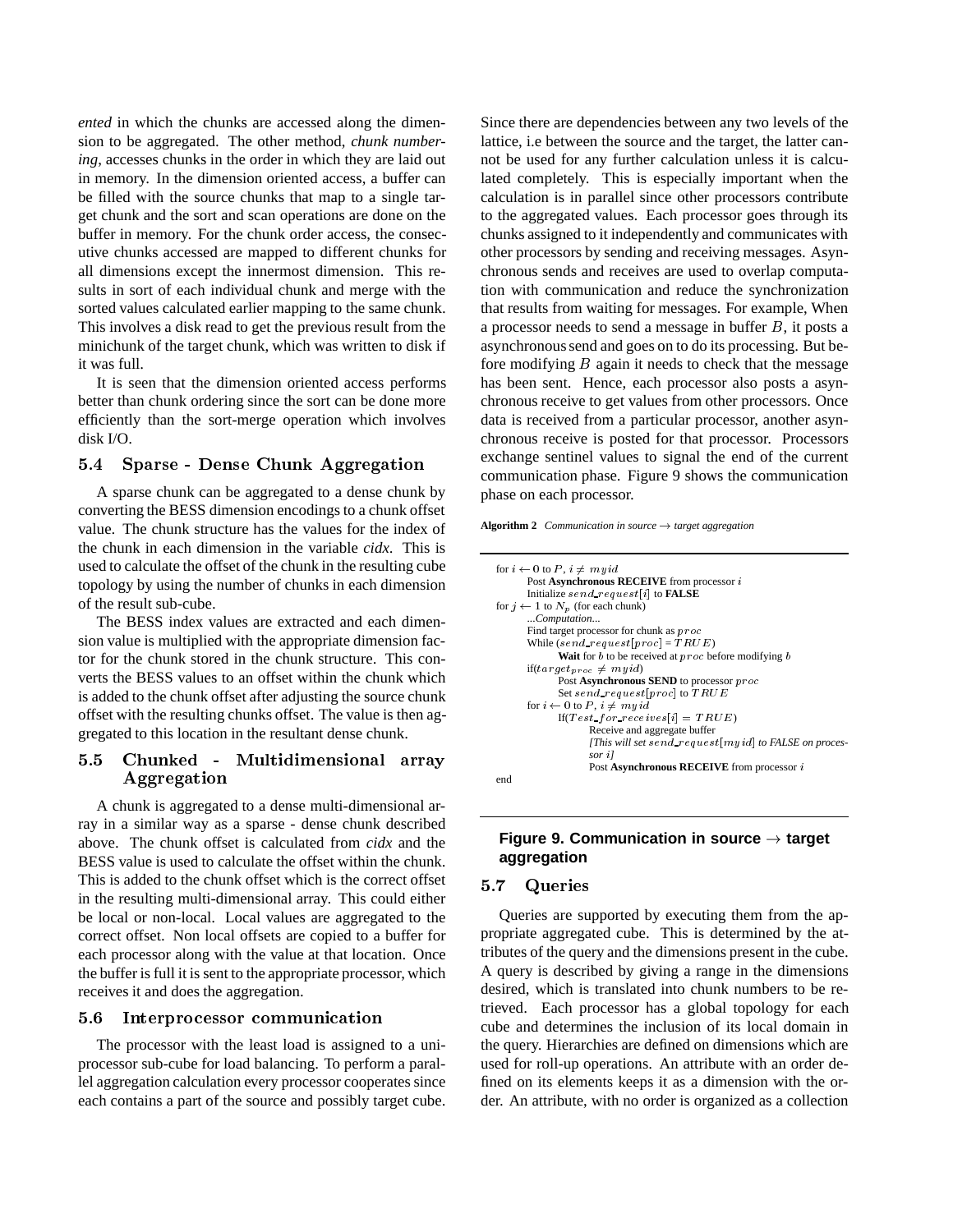of values ordered by the hierarchy. A hierarchy is defined for each dimension, which is correspondingly used for each cube materialized. Related queries take advantages of the chunks already fetched for another query. Only the remaining chunks need to be read from disk.

### **6 Performance Results**

In this section we present performance results for our system on a 16-node IBM SP-2 distributed memory parallel computer available to us at Northwestern University. Assume  $N$  tuples and  $p$  processors. Initially, each processor reads  $\frac{N}{p}$  tuples from a shared disk, assuming that the number of unique values is known for each attribute. These are partitioned using a sample based partitioning algorithm (*Partitioning phase*) so that the attribute (dimension) values are ordered on processors and distributed almost equally. To load the base cube, tuples are sorted (*Sorting phase*) on the combined key of all the attributes so that the access to chunks is conformant to its layout in memory/disk. (Sorting in the order  $A_0 \rightarrow A_1 \rightarrow A_2 \dots A_{n-1}$ , is conformant to the layout of chunks where  $A_0$  is the outer most dimension and  $A_{n-1}$  is the inner most, for loading a sorted run of values.)

The base cube is loaded on each processor (Figure 4) from these tuples locally on each processor. The sub-cubes of the data cube are calculated from here (*Building phase*). This is followed by the analysis and data mining phase on the computed aggregates.

**Table 2. Description of datasets and attributes, (N) Numeric (S) String**

| Data | Dim | Cardinalities $(d_2)$                                                 | $d_i$    | Tuples           |
|------|-----|-----------------------------------------------------------------------|----------|------------------|
|      |     | 1024(S), 256(N), 512(N)                                               | 27       | 10 million       |
|      |     | 1024(S), 16(N), 32(N), 16(N), 256(S)                                  | $2^{31}$ | 1 and 10 million |
| Ш    | 10  | $1024(S), 16(S), 4(S), 16, 4, 4, 16, 4, 4, 32(N)$                     | 237      | 5 and 10 million |
| IV   | 20  | 16(S), 16(S), 8(S), 2, 2, 2, 2, 4, 4,<br>4,4,4,8,2,8,8,8,2,4,1024 (N) | $2^{51}$ | 1 million        |

We choose four data sets, one each of dimensionality 3, 5, 10 and 20 to illustrate performance. Random data with a uniform distribution is currently used for the performance figures. Random data with skewed distributions result in similar performance characteristics. OLAP council benchmark [8] which models a realistic business scenario has also been used for performance evaluation. A aubset of results is presented here due to limited space.

Table 2 illustrates the data sets for our experiments. The 3 dimensional data set has chunk sizes in each dimension as 32, 16, 8 for a chunk dimension product as  $2^{12}$  and the number of chunks as  $2<sup>1</sup>3$  distribute across processors. The other data sets are in 5, 10 and 20 dimensions. The number of sub cubes in the datacube for Dataset I is  $2^3 = 8$ , dataset II is  $2^5 = 32$  and dataset III is  $2^{10} = 1024$ . We report the results of complete data cube construction for these sets. For Dataset IV we report the results of partial data cube construction in which 1350 sub-cubes are calculated.

Figure 10 shows the time taken by the various phases of the data cube construction algorithm. Each phase of the cube construction process shows good speedup for all the data sets when a single dimension is partitioned in the base cube. A two dimensional partitioning performs better than a one dimensional partitioning because there are more chunks in the partitioned dimension that allows for better sparsesparse aggregation performance.



**Figure 10. Time taken by phases of the data cube construction algorithm for 5 (32 sub cubes) and 10 (1024 sub cubes) dimensions**

Figure 11 shows the time taken by the two different methods of accessing chunks for aggregation calculations. Dimension oriented method is better than the access that follows chunk numbering because of better buffer use in the sparse aggregation calculations. In all cases we observe that the dimension ordering method works better than the access pattern that follows chunk numbering. This effect is more pronounced on a lower number of processor and lower dimensional data sets because the effect of amortizing sort costs among chunks mapping to the target chunks is more. This is due to the fact that there are more chunks along a given dimension to be aggregated in these cases. This effect will be more pronounced with higher data densities.



**Figure 11. Comparison of the two chunk access methods, chunk numbering and dimension oriented for a dataset with 3 and 5 dimensions**

Figure 12 compares the minichunk write performance for the two chunk access orders.

A minichunk write occurs to flush the aggregation buffer while performing the sparse aggregation. This can happen if the buffer is full or when the target mapping of the source chunks change. We observe that there are lesser writes for dimension order access and the file offsets that are written have better locality than the chunk-order access mechanism.